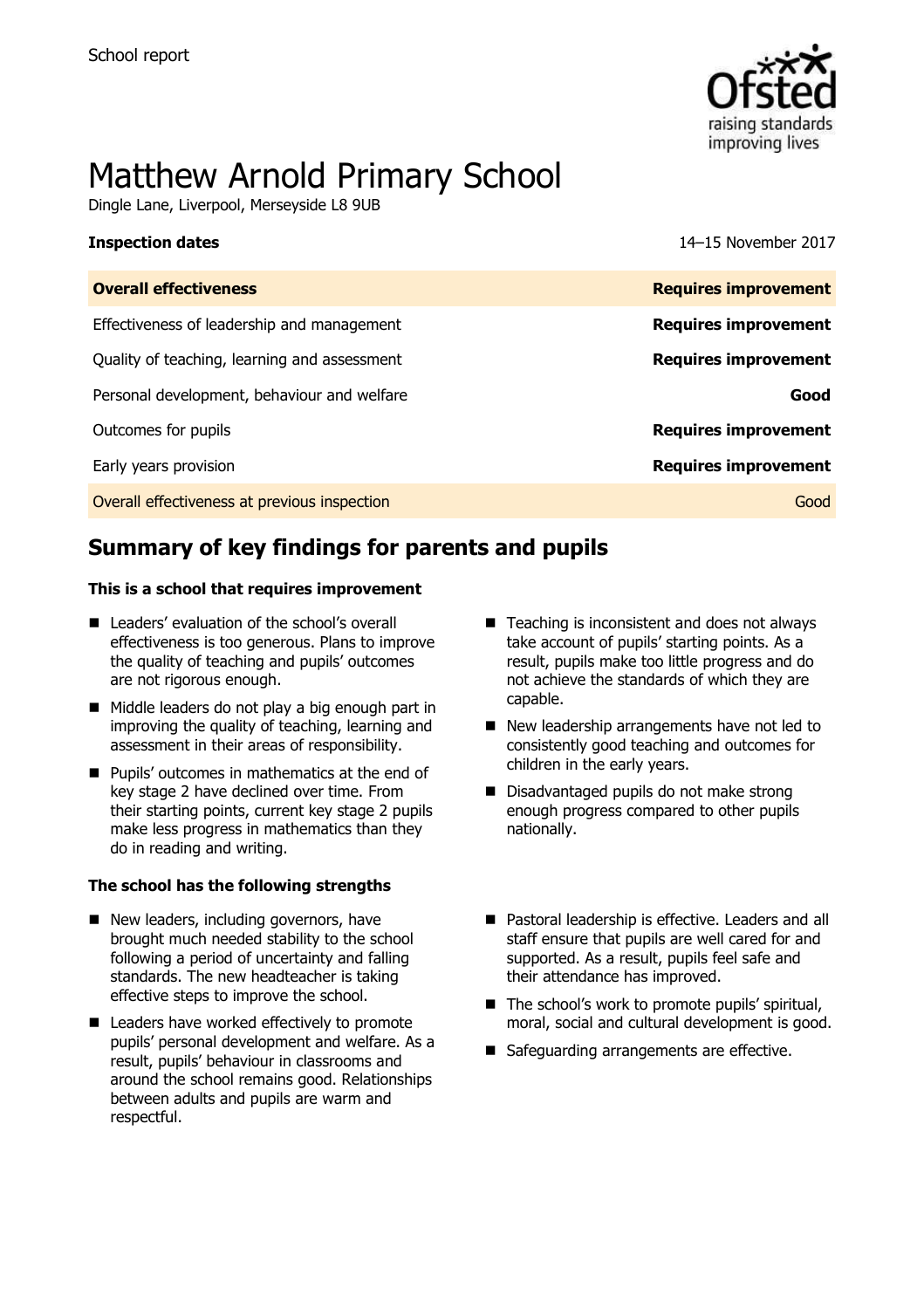

# **Full report**

### **What does the school need to do to improve further?**

- $\blacksquare$  Improve the quality of leadership and management by:
	- ensuring that leaders have a more accurate view of the quality of teaching, learning and assessment and the strength of pupils' outcomes
	- equipping middle leaders with the skills and confidence to take greater responsibility for improving the quality of teaching, learning and assessment in the areas or subjects to which they have been assigned
	- ensuring that the use of the additional funding for disadvantaged pupils has a greater impact on these pupils' progress.
- Improve the quality of teaching, learning and assessment to secure good outcomes by:
	- ensuring that pupils' mathematical skills and their knowledge of different calculation methods are developed and embedded across each key stage to accelerate pupils' progress in mathematics
	- providing work that presents an appropriate level of challenge for all pupils which enables them to make stronger progress, particularly in key stage 1
	- ensuring that lessons take full account of pupils' starting points, particularly where disadvantaged pupils are concerned.
- **E** Ensure that teaching meets the needs of all children in the early years so that more children achieve a good level of development by:
	- planning learning that builds more readily on each child's starting point
	- increasing the challenge for all children, particularly those who are disadvantaged.

An external review of the school's use of the pupil premium should be undertaken in order to assess how this aspect of leadership and management may be improved.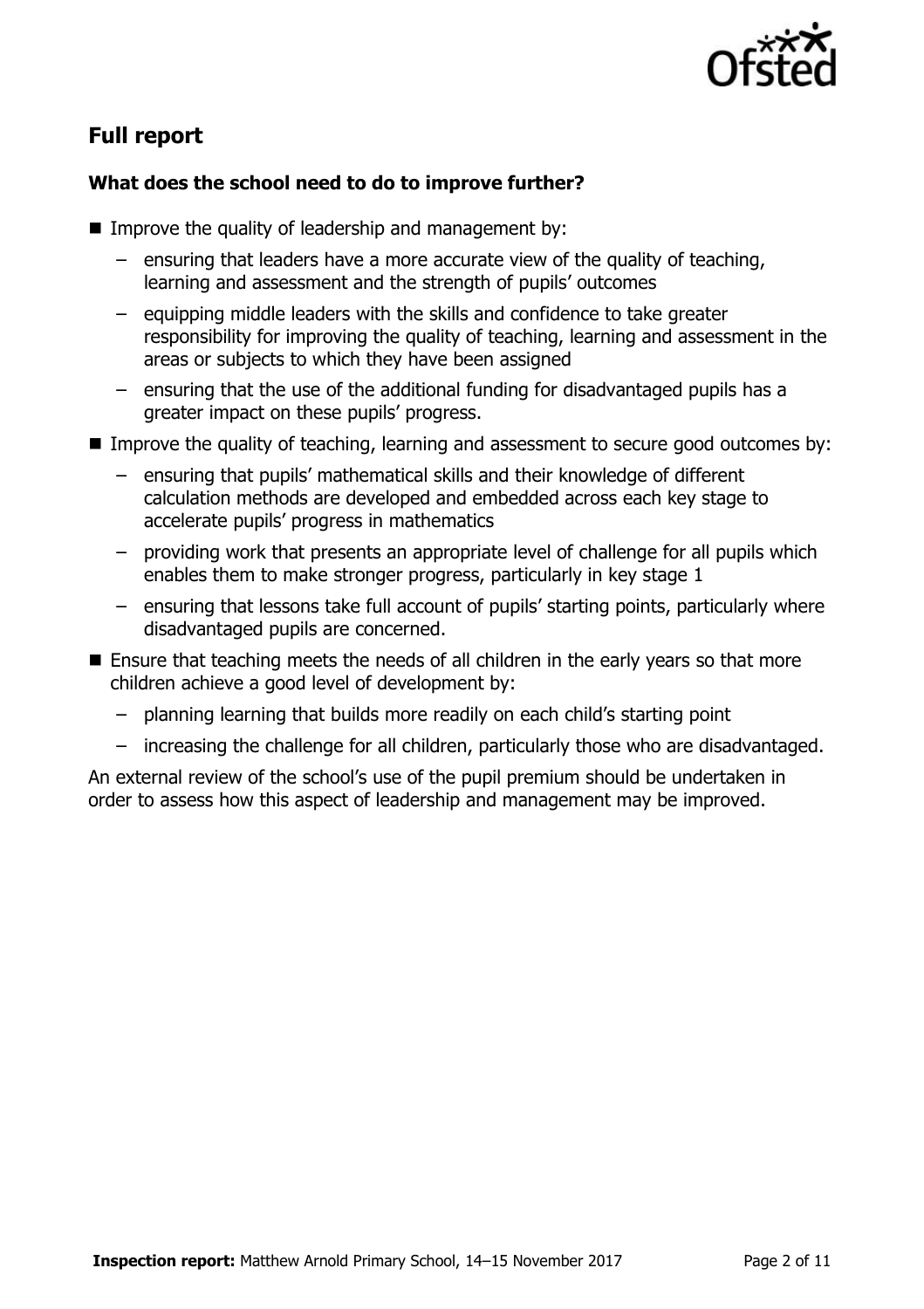# **Inspection judgements**

### **Effectiveness of leadership and management Requires improvement**

- Since the appointment of the headteacher and new governors, much needed stability has been brought to the school following a period of declining standards after the previous inspection. Appointed in January 2016, the headteacher has improved the culture of the school, raised morale and tackled successfully many issues, such as pupils' behaviour, personal development and welfare. The school is now well placed to improve further.
- The leadership of teaching, learning and assessment has strengthened since the arrival of the new headteacher. However, middle leaders do not currently have the skills and experience to improve the quality of teaching, learning and assessment in their areas of responsibility. Their work is at an early stage of development and has not had a significantly positive impact on pupils' outcomes.
- Leaders' evaluations of pupils' outcomes and of the quality of teaching, learning and assessment are overgenerous. Leaders do not have an accurate view of how well pupils perform compared to pupils in other schools nationally. As a result, leaders' plans for improving pupils' outcomes and the quality of teaching lack rigour.
- The management of teachers' performance has improved. Teachers are set targets and these take account of pupils' starting points in different subjects. Staff benefit from a tailored offer of training which is well matched to improving pupils' outcomes.
- Funding for pupils who have special educational needs (SEN) and/or disabilities is used effectively. Leaders track the progress of these pupils and there is a strategic oversight of provision across the school. Pupils who attend the speech and language class receive effective support and make good progress from their starting points.
- However, leaders have not developed an effective approach to improving outcomes for disadvantaged pupils. They have used the additional pupil premium funding for a range of extra support. However, the impact on attainment and progress is not measured precisely enough across the school.
- **Pupils enjoy a broad and balanced curriculum. Almost all pupils engage in a range of** extra-curricular activities that enhance pupils' personal development, behaviour and welfare. There are many 'pupil leaders' in the school for areas such as sports, attendance, reading, mathematics and ecology. Pupils enjoy taking on additional responsibilities.
- Leaders make good provision for pupils' spiritual, moral, social and cultural development. This is particularly reflected in pupils' conduct. Displays around school celebrate pupils' work around themes such as remembrance. Pupils study a range of different countries and the associated religions. They also have a good understanding of the rule of law. There is also a well-established school council which promotes pupils' understanding of democracy. Consequently, pupils have a firm understanding of British values and leaders ensure that pupils are well prepared for life in modern Britain.
- Leaders ensure that the physical education (PE) and sport premium is very effectively deployed. A sports specialist organises sports clubs and helps to develop teachers'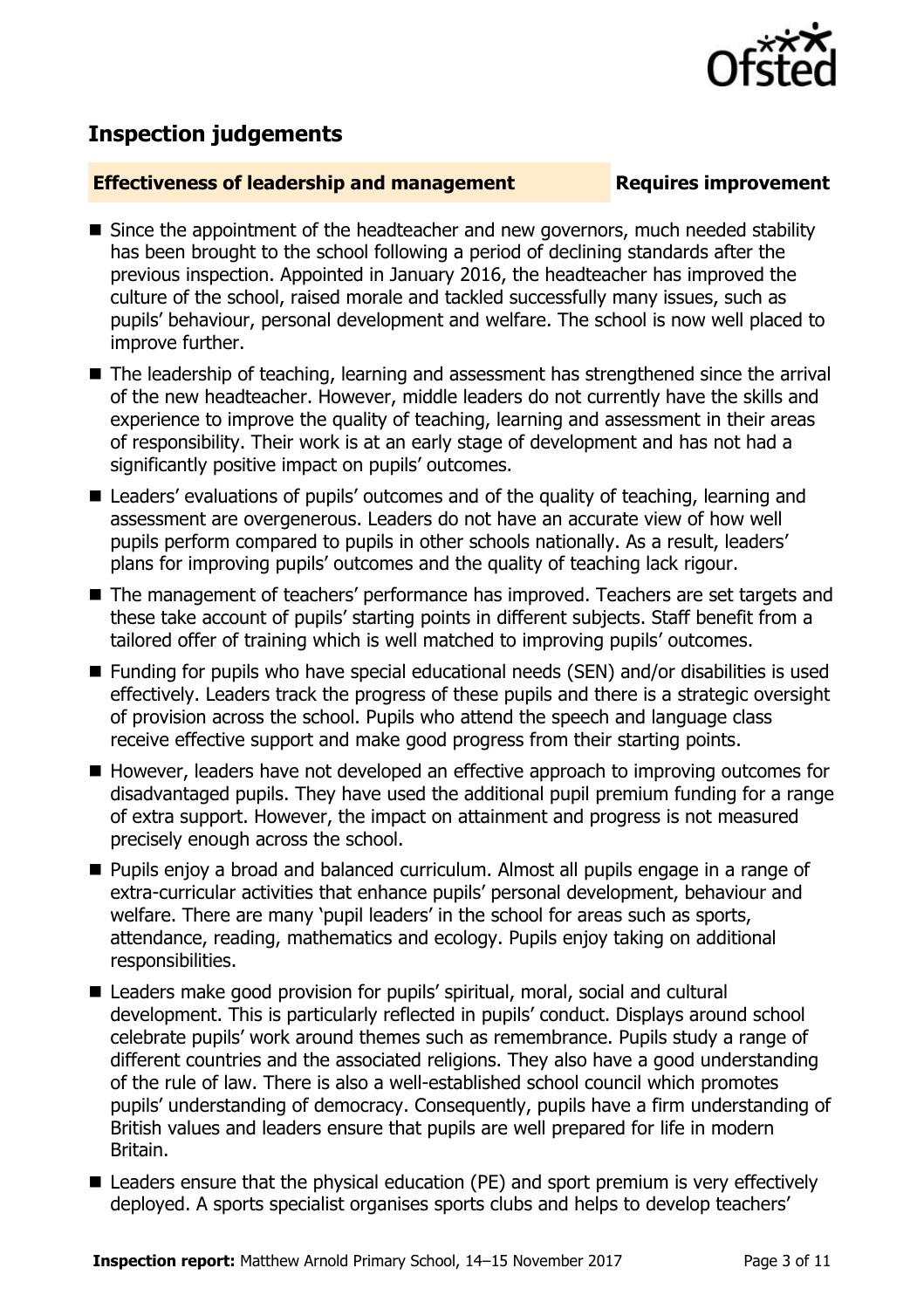

skills. All teachers deliver PE lessons and pupil participation in sport is high.

■ The local authority has provided considerable support to the school over the last three years. This has helped to stabilise the school and to halt a further decline in standards.

### **Governance of the school**

- Governors have not ensured that the pupil premium funding is fully effective in improving pupils' outcomes. Although diminishing, the difference is too wide between the achievement of disadvantaged pupils and other pupils nationally.
- New governance arrangements have been established since the previous inspection. The chair of the governing body provides strong leadership for this dedicated group of people. Governors have a wide range of skills and this helps to support the school on its journey of improvement. They are well placed to hold leaders to account and have an accurate view of the school's priorities.

### **Safeguarding**

- Safeguarding is effective. The school has a strong culture of safeguarding in which pupils say they feel safe. Parents endorse these sentiments.
- The governing body is skilled and diligent in its responsibilities for keeping pupils safe. Leaders ensure that all staff understand safeguarding policies and procedures. Staff ensure that pupils are safe. They have a good awareness of the signs and symptoms of abuse. Staff understand procedures to follow should they have any concerns about pupils' welfare.
- Administrative staff ensure that records are complete and that required information relating to pupils, staff and governors is kept secure and up to date. Vetting procedures are robust and ensure that adults are suitable to work with pupils.

### **Quality of teaching, learning and assessment Requires improvement**

- The quality of teaching, learning and assessment is inconsistent, but improving. Lessons do not regularly take account of pupils' starting points and the latest information on pupils' progress, particularly for disadvantaged pupils.
- Teachers do not routinely check on pupils' progress within lessons and provide additional support where necessary. As a result, pupils do not always make the progress they are capable of.
- The teaching of mathematics has been weak over time. Pupils do not have enough opportunities to grasp the basic skills of mathematics, such as calculating and reasoning to solve problems. As a result, not enough pupils achieve the standard expected for their age when they leave Year 6.
- The work set for pupils does not always provide enough challenge. When this happens, pupils lose interest, the quality of their work deteriorates and they do not make strong enough progress.
- Leaders have effective systems to collect information about pupils' progress. However, this information is not used consistently to inform teaching and the next steps in pupils'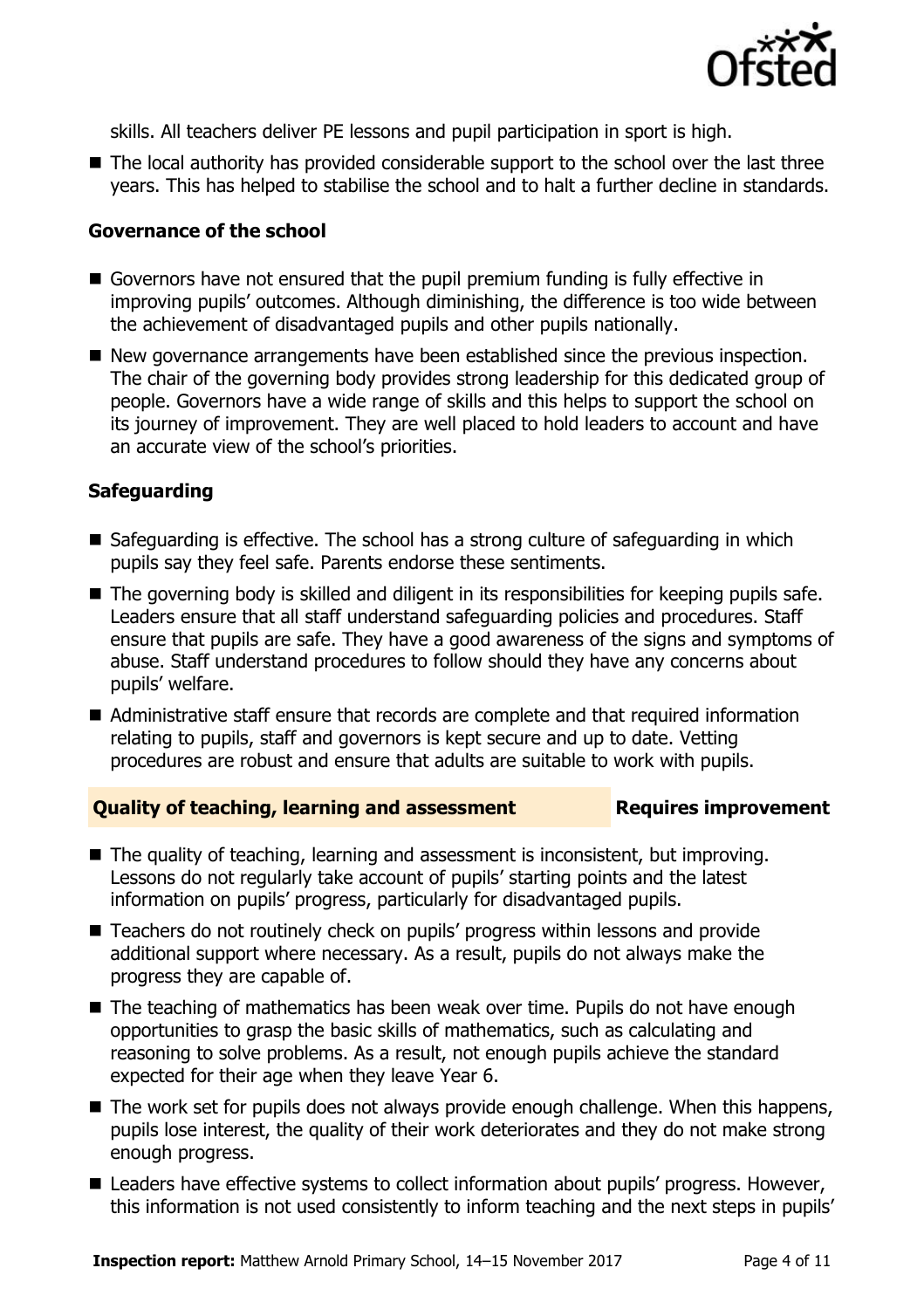

learning.

- Teaching assistants are deployed effectively. They support pupils well, including those pupils who have SEN and/or disabilities.
- There are pockets of effective teaching in some year groups. Pupils' progress is stronger when teachers plan lessons that pupils find engaging and challenging. As an example, in a Year 5 English lesson, pupils were encouraged to demonstrate their creative and descriptive language to bring photographs to life. In this lesson, lowerability and disadvantaged pupils were supported well and made as much progress as their classmates.
- The teaching of phonics has improved following a period where phonics standards were low. Pupils use their phonics skills to break down unfamiliar words to help with their reading. As a result, a greater proportion of pupils reach the required standard in the phonics screening check in Year 1.
- **Pupils are benefiting from a whole-school focus on reading. Leaders have invested** heavily to ensure that pupils have access to books and to authors whose work interests them. More pupils are reading with confidence, fluency and expression. The school is working hard to instil a love of reading at home as well as in school.
- Relationships between pupils and staff create a good climate for learning. Pupils work well together because of their good personal development. Work in pupils' books is well presented.
- The quality of teaching, learning and assessment in the speech and language class is good. Pupils make good progress in the resourced provision. This is because teachers plan lessons which stimulate engagement and focus on the skills that pupils need to succeed.

### **Personal development, behaviour and welfare Good**

### **Personal development and welfare**

- **Pupils' personal development and welfare is good. Staff and governors have ensured** that the school provides a safe and secure environment for pupils. Pupils are friendly, confident, sociable and inquisitive about visitors to the school.
- **Pupils enjoy playing and engaging with each other at breaktimes and lunchtimes. They** have access to equipment and resources so they can play games together. They also enjoy using quiet areas, including in classrooms, where they can sit and talk with friends.
- Pupils have a good understanding of how to stay safe, including when online. Pupils explain what they should do if they are concerned about what they access on the internet.
- The new school council and the numerous pupil leaders make a strong contribution to school life. This has recently included discussions about the design of the curriculum, improvements in catering and equipment for the playground. This is supporting leaders in taking actions to make improvements.
- **Pupils confidently answer questions and share their ideas during whole-class**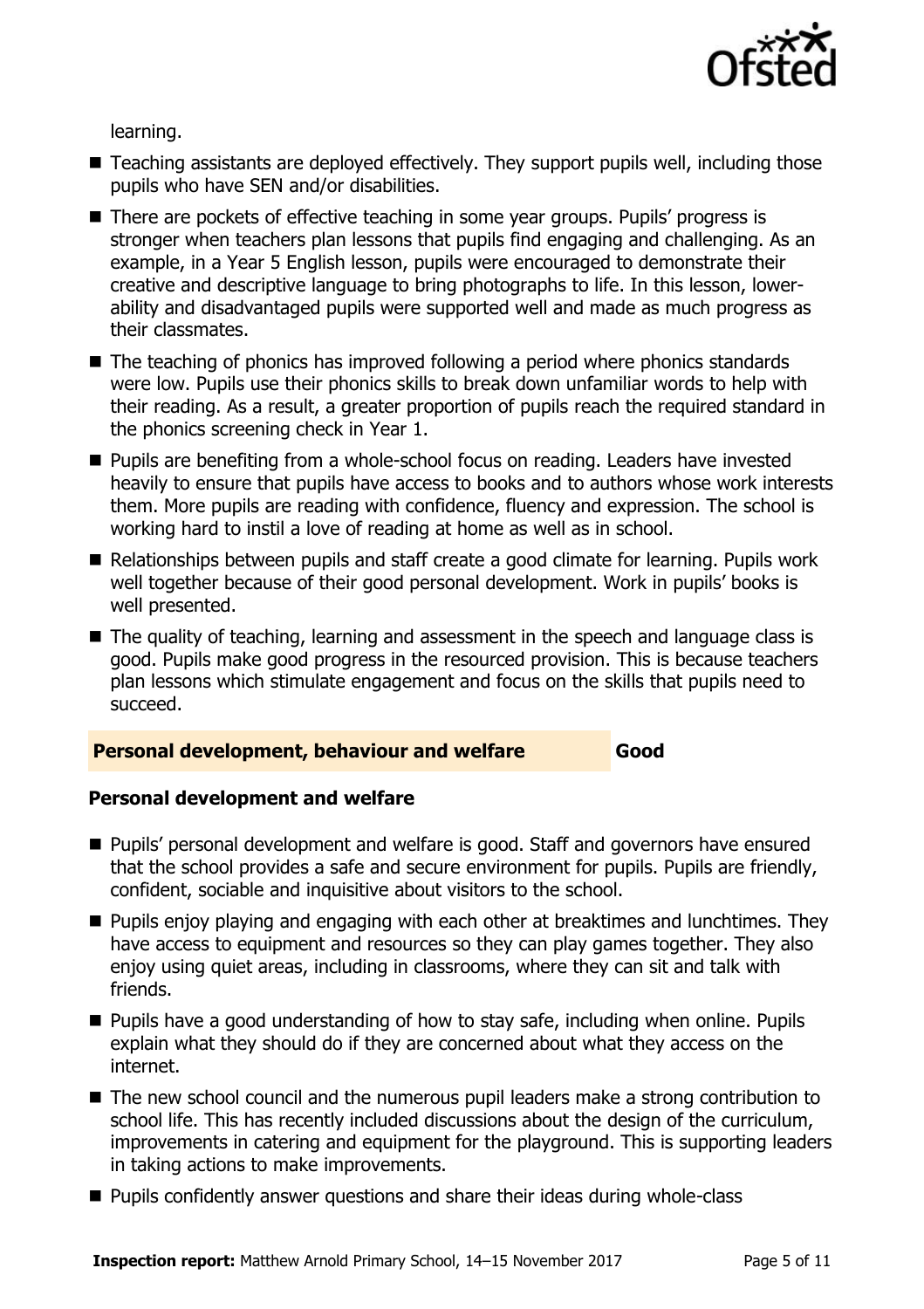

discussions and in assemblies. During anti-bullying week, pupils participated in many activities to demonstrate and celebrate their commitment to getting along together, regardless of any differences. Pupils and staff actively celebrate people's differences.

**Parents recognise the improvements made to the school by the senior leadership team.** Almost all parents say that their children are well cared for and feel safe. Some parents commented on how much their children looked forward to coming to school and that they enjoyed learning.

### **Behaviour**

- The behaviour of pupils is good. Pupils respond to leaders' high expectations. Consequently, parents, staff and pupils agree that behaviour has improved significantly over the last two years. Pupils' positive behaviour enables almost all lessons to run smoothly. However, there are still occasional instances of poor behaviour, particularly when pupils' interest in learning wanes.
- **Pupils move around the school calmly and sensibly, showing courtesy and respect for** adults and each other.
- Leaders know pupils well and provide effective support for those pupils with identified social, emotional and behavioural needs. This includes the deployment of teaching assistants, who help pupils to focus on tasks. Leaders work well with outside agencies to seek specialist advice. They use this advice effectively to meet the needs of individuals.
- Pupils' good understanding of bullying was demonstrated during an assembly to celebrate anti-bullying week. Pupils explained that bullying is rare. When it happens, they say it is dealt with quickly.
- Leaders' unrelenting approach to reducing absence and persistent absenteeism is having a strong impact. The attendance team ensure that absence is followed up every day using 'first day calling' and home visits. The school provides breakfast clubs, which are well attended. There is a reward system to recognise high attendance and the school has built strong relationships with families to tackle poor attendance. Pupils' attendance has improved and is currently in line with the national average. The proportion of pupils whose learning suffers through persistently low attendance is reducing quickly.

### **Outcomes for pupils Requires improvement**

- Over the last three years, pupils' attainment has been low. Pupils' progress over that time has been too slow. Although there was an improvement in 2017, too many pupils still do not do as well as they might.
- In 2016 and 2017, the proportion of pupils in key stage 1 who achieved the standards expected in reading and mathematics was below the national average. Despite improvement in 2017, the progress pupils make in key stage 1 remains inconsistent and is not improving quickly enough.
- In key stage 2, the proportion of Year 6 pupils achieving the expected standard in reading and writing improved in 2017, but remained below the national average. Although pupils are making stronger progress in reading and writing in key stage 2,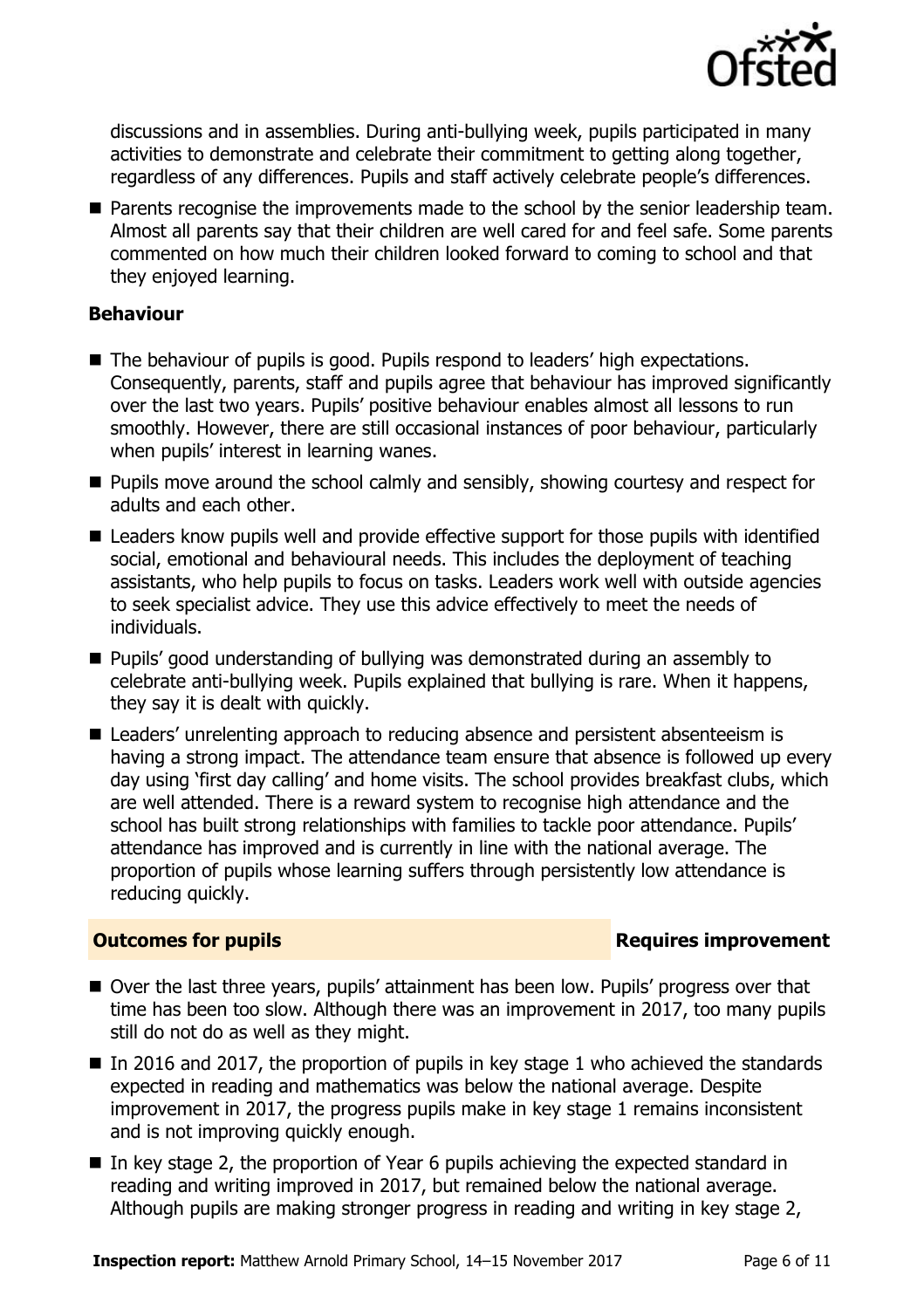

there are variations for different groups of pupils. For example, disadvantaged pupils do not make strong enough progress compared with other pupils nationally.

- As a result of consistently poor teaching since the last inspection, too many pupils underperform in mathematics. Plans to fill gaps in pupils' learning, for example in reasoning skills, have not been implemented quickly enough.
- In a wide range of subjects, including science, history, geography, art, design technology and languages, pupils' progress is inconsistent. Leaders have implemented a new, improved curriculum so that pupils have opportunities to extend their learning in more subjects. However, the latest assessment information shows that pupils make inconsistent progress in different subjects across year groups.
- **Pupils who have SEN and/or disabilities make good progress from their starting points.** This is because they are well supported in lessons and receive additional support to address their specific needs. This also includes the pupils who attend the on-site speech and language class.
- Although outcomes for most-able pupils are improving, at all ages, not enough have opportunities to exceed expectations.

### **Early years provision Requires improvement**

- Children enter the school with skills that are below those typical for their age. New leadership arrangements mean that the early years provision is improving. However, the quality of teaching, learning and assessment is still inconsistent. As a result, teaching does not always build on children's starting points and strengths, so their progress is limited.
- The proportion of children moving into Year 1 having achieved a good level of development has been consistently low in recent years. Rates of progress vary for different groups of children, particularly for those who are disadvantaged. This group of children do not always make as much progress as they should.
- $\blacksquare$  The quality of interactions between adults and children is inconsistent. When interactions work well, adults ask questions which challenge and extend children's learning. On other occasions, adults supervise rather than interact and engage with children. This prevents children from extending their learning as much as they could.
- When teaching is well planned, children have opportunities to complete activities which build on what they know and can do. As an example, in work linked to the 'bear hunt', children used clearly defined areas to investigate, paint and draw. In these situations, children enjoy their learning and make better progress.
- Nursery and Reception classes take place in a stimulating environment. Children share a new, improved outside space set up to provide activities in all areas of learning. This gives children access to a broad range of experiences and enables younger children to learn from older children.
- Children behave well in lessons. Almost all children sustain their interest in chosen activities and play well together. Children cooperate and work together well.
- Staff make sure that children are safe, both indoors and outside. Routines are clear and well established, which means that children settle quickly into school. Children use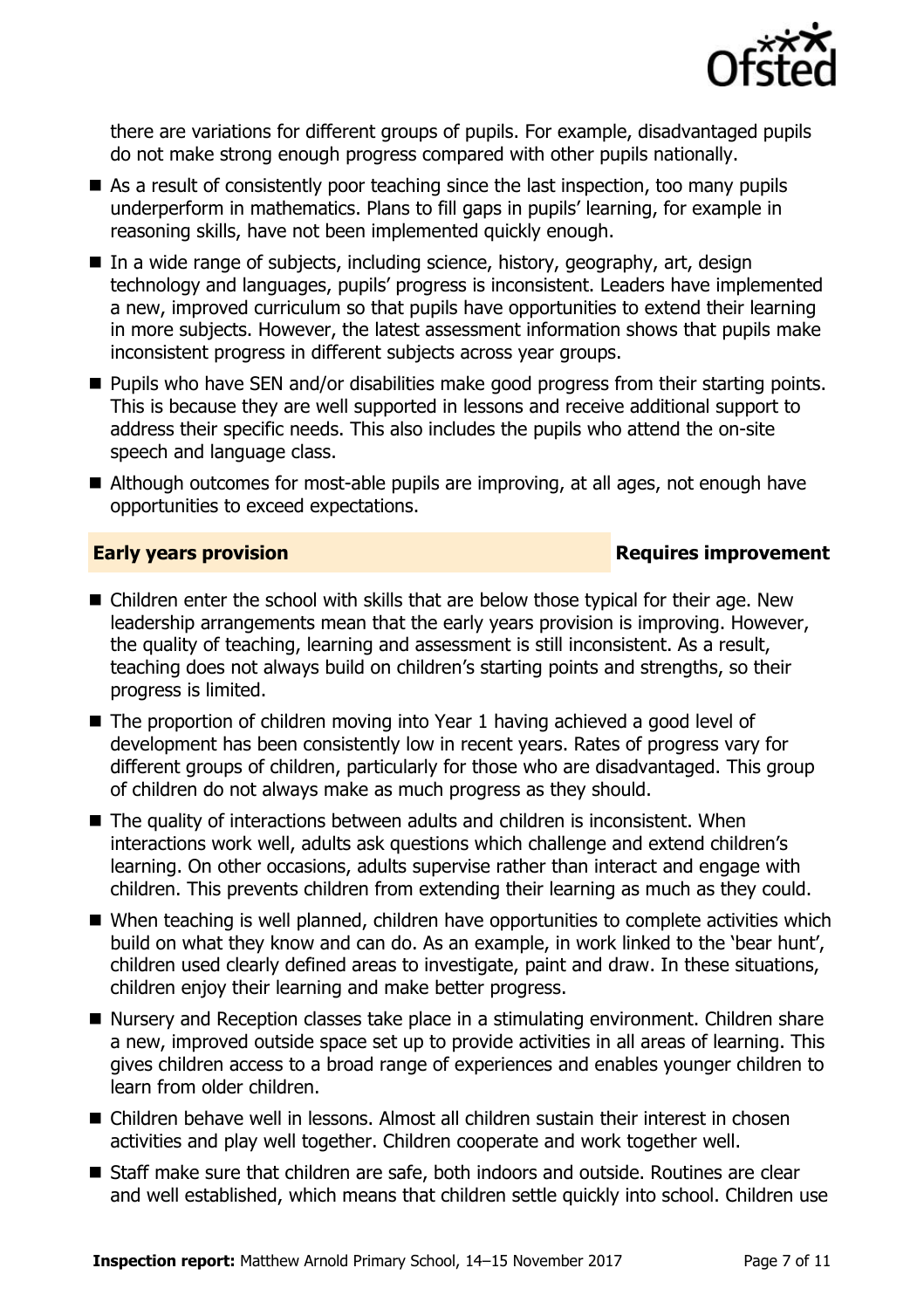

equipment and move around their environment safely. Levels of supervision are good.

**Effective support, including one-to-one supervision, is provided for children who have** SEN and/or disabilities. This enables these children to access tasks, interact with their classmates and to make good progress.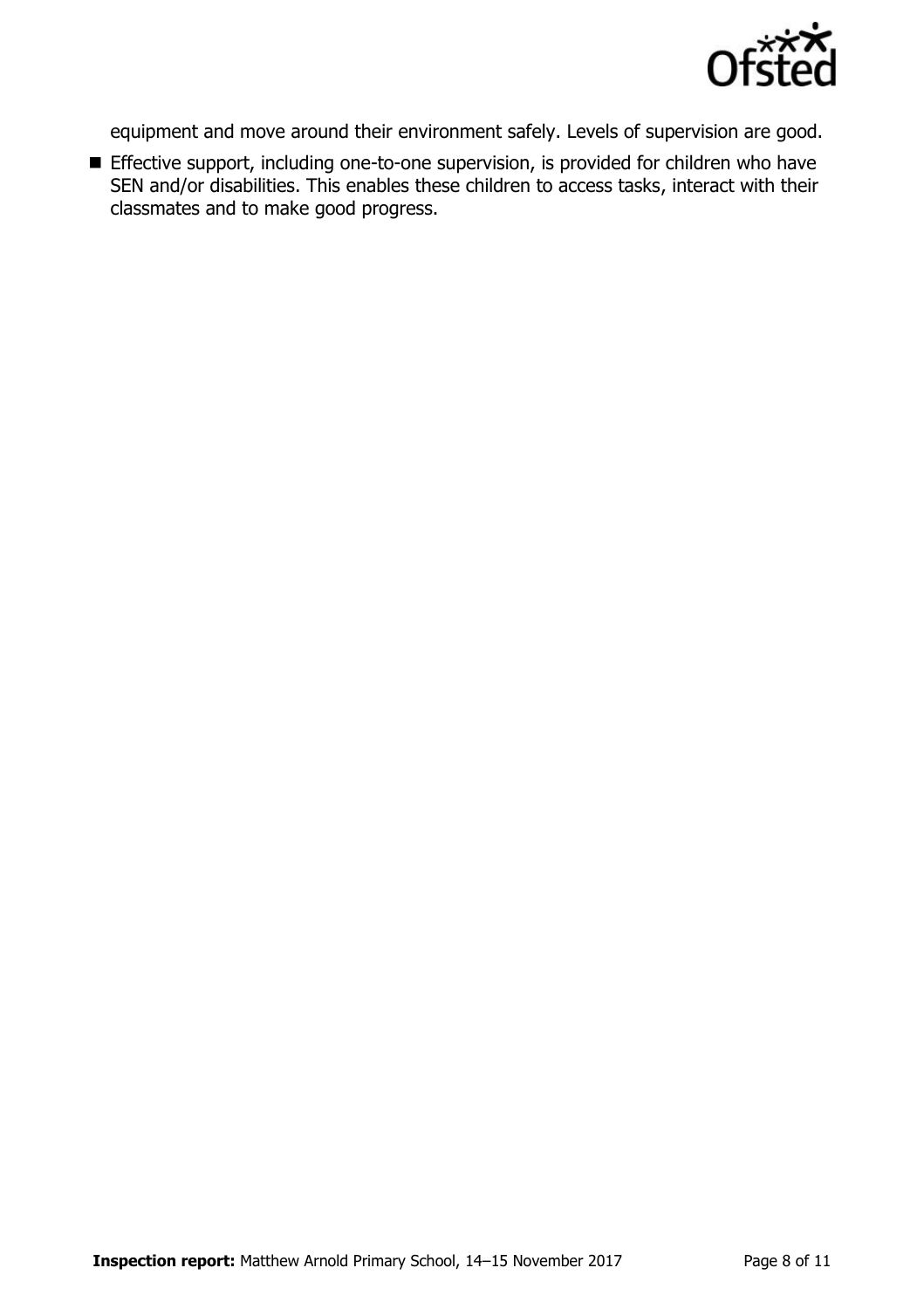

# **School details**

| Unique reference number | 104557    |
|-------------------------|-----------|
| Local authority         | Liverpool |
| Inspection number       | 10037760  |

This inspection of the school was carried out under section 5 of the Education Act 2005.

| Type of school                      | Primary                   |
|-------------------------------------|---------------------------|
| School category                     | Maintained                |
| Age range of pupils                 | $2$ to $11$               |
| Gender of pupils                    | Mixed                     |
| Number of pupils on the school roll | 316                       |
| Appropriate authority               | The governing body        |
| Chair                               | Mrs S Adams               |
| <b>Headteacher</b>                  | Mr Tim Byrne              |
| Telephone number                    | 01515 390300              |
| Website                             | www.matthewarnold.co.uk   |
| <b>Email address</b>                | admin@matthewarnold.co.uk |
| Date of previous inspection         | November 2012             |

### **Information about this school**

- The school meets requirements on the publication of specified information on its website.
- The school is a smaller than the average-sized primary school.
- Currently, the school has above average numbers of pupils from a range of minority ethnic groups.
- The proportion of pupils who have SEN and/or disabilities is above average.
- The proportion of disadvantaged pupils who are eligible for the pupil premium is well above average.
- Above average numbers of pupils speak English as an additional language or are in the early stages of learning English.
- The school meets the government's current floor standards, which are the minimum expectations for pupils' attainment and progress by the end of Year 6.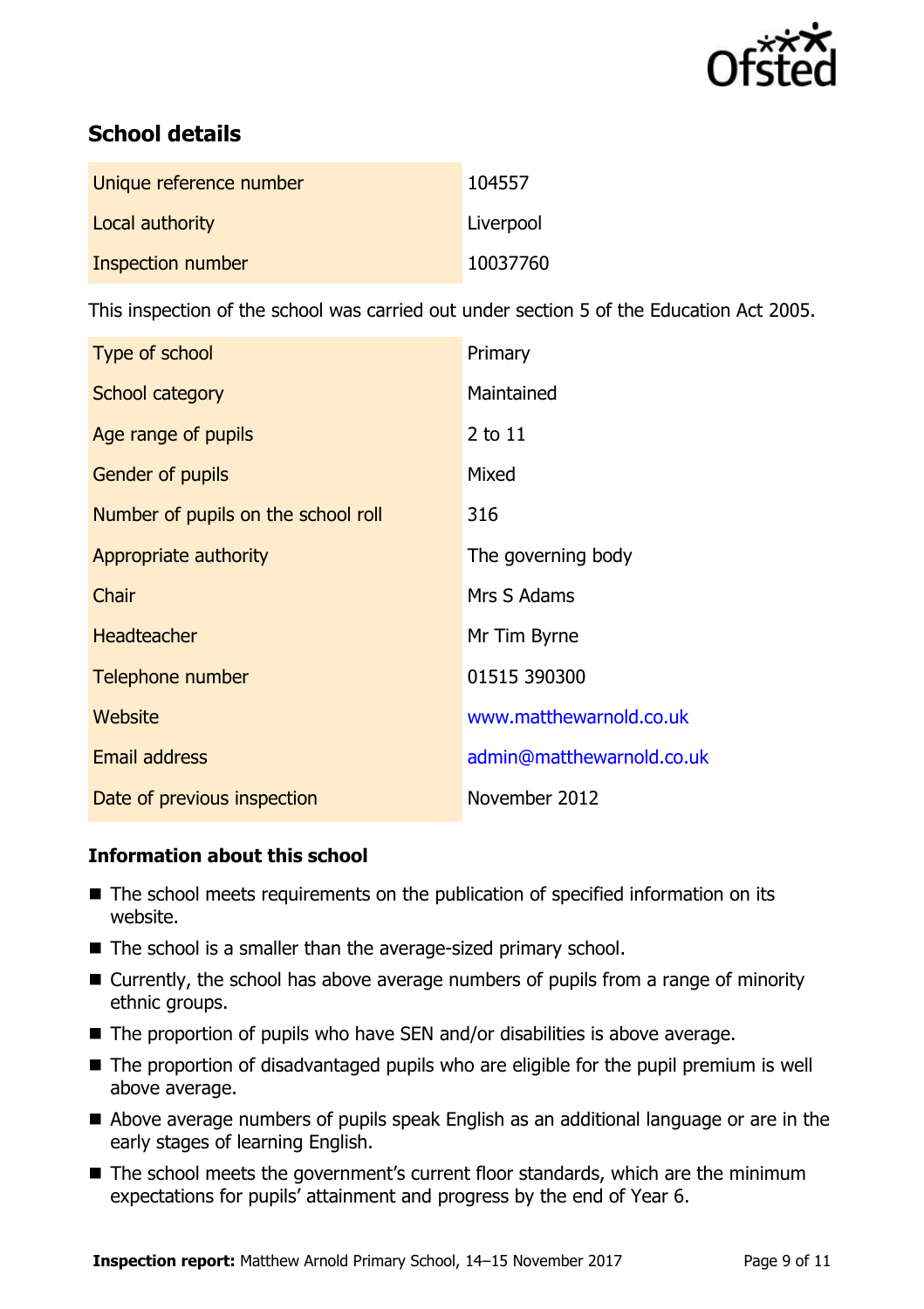

## **Information about this inspection**

- Inspectors observed learning in each class and attended a school assembly. Two joint lesson observations took place with the headteacher.
- Inspectors looked at a range of pupils' work.
- Inspectors held meetings with the headteacher, deputy headteacher, subject leaders, the leader for special educational needs and/or disabilities, four governors (including the chair of the governing body) and two representatives from the local authority.
- **Inspectors spoke to pupils informally in class and around the school at breaktimes and** lunchtimes to seek their views about the school.
- **Inspectors met with groups of pupils more formally to discuss many aspects of school** life.
- An inspector heard pupils read in key stage 1 and the early years.
- Inspectors scrutinised the school's website and a range of school documents, including assessment information, minutes from governors' meetings, the school's own evaluation of its effectiveness, and safeguarding records.
- Inspectors considered the 16 responses to Ofsted's online survey, Parent View, including some free-text comments.

### **Inspection team**

| Gary Kelly, lead inspector | <b>Ofsted Inspector</b> |
|----------------------------|-------------------------|
| Nusret Ellahi              | Ofsted Inspector        |
| Saeeda Ishaq               | Ofsted Inspector        |